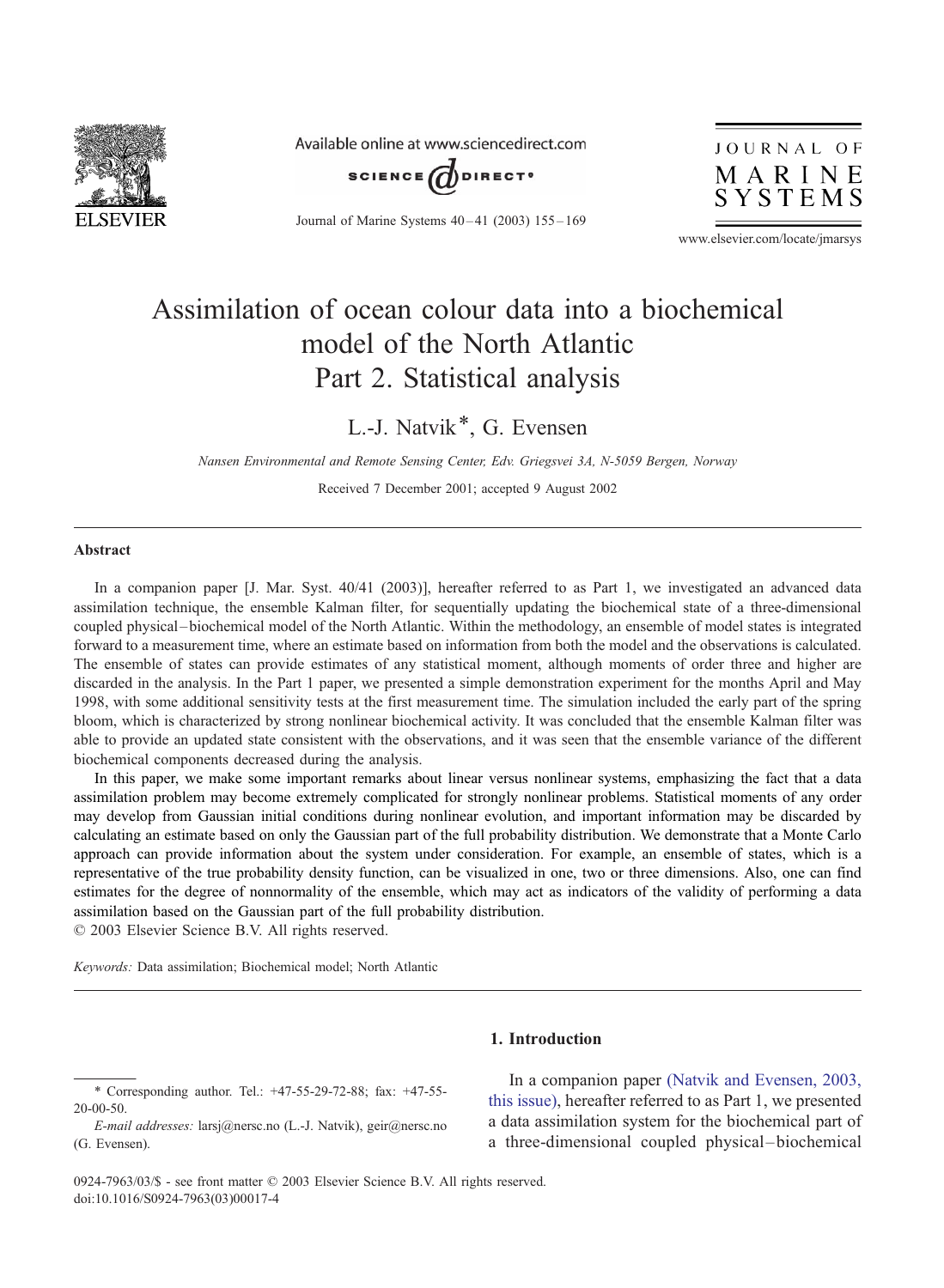model of the North Atlantic, utilizing real chlorophyll data from the Sea-viewing Wide Field-of-view Sensor (SeaWiFS). An advanced multivariate methodology, the ensemble Kalman filter, was used to update the full discrete state vector of the biochemical model.

To describe the physics of the ocean, we used a version of the Miami Isopycnic Coordinate Ocean Model (MICOM), by [Bleck et al. \(1992\).](#page-14-0) This model uses isopycnal coordinates in the vertical, i.e. the ocean interior is divided into a finite number of layers of constant and predefined potential density, and above them there is a single turbulent mixed layer of the Kraus-Turner type. The output from the ocean circulation model is used to force the 11-component Fasham –Ducklow –McKelvie (FDM)-type biochemical model, as described by [Drange \(1994, 1996\).](#page-14-0) For more information on the coupled model, see Part 1.

The ensemble Kalman filter uses a finite ensemble of model states to represent the true probability density. Thus, by integrating each member due to the model dynamics, one can estimate any statistical moment from the ensemble. Note that since we use a finite number of members, an infinite number of appropriate ensembles exist. The methodology is sequential, i.e. the ensemble is integrated forward to a time where measurements are available, and the members are then updated due to an analysis scheme (see Part 1 for details).

In the Part 1 paper, we presented a simple demonstration experiment for April and May 1998, assimilating SeaWiFS chlorophyll data every 10th day. In addition, some sensitivity tests were done at the first assimilation time, i.e. at day 96. Note that the assimilation experiment includes the early part of the North Atlantic spring bloom. Since this is a period of great biochemical activity, nonlinear effects are probably relatively strong. Thus, the data assimilation problem is nontrivial. A first observation in the Part 1 paper was that the model system was not capable of producing a spatial distribution of phytoplankton consistent with the data at day 96. While the model predicted a large phytoplankton bloom in the eastern part of the North Atlantic basin, the SeaWiFS data showed large concentrations near the western boundary. There may be several reasons for the poor prediction, e.g. the model was set up with only two biochemical sublayers in the physical mixed layer, which may not be sufficient for resolving the ecosystem properly. Also, important biochemical dynamics may be missing, or the parameter values may not be optimal. A very positive result was that the ensemble Kalman filter analysis, assuming 35% errors for the observations and using 100 members in the ensemble, provided an estimate consistent with the data. Further, the ensemble variances of the different biochemical components decreased significantly during the analysis. The sensitivity with respect to the number of ensemble members was also investigated. By performing the ensemble Kalman filter analysis grid point by grid point horizontally (see Part 1), it is sufficient to ensure that we have reliable estimates of the covariances locally, i.e. within a defined influence radius for the measurements. We concluded that at least 60–80 members are needed. Finally, we studied the sensitivity with respect to the measurement errors; even with 60% errors, the poor model prediction was greatly improved during the analysis.

In the ensemble Kalman filter, a finite ensemble of model states is used to sample the probability density (see Part 1). Thus, instead of working with theoretical distributions, one can consider an ensemble containing any statistical information. [Mardia \(1970\)](#page-14-0) presented various methods to extract statistical information from a general sample or ensemble. Further, [Stephenson and Doblas-Reyes \(2000\)](#page-14-0) demonstrated how some of these methods could be used to monitor an evolving ensemble of meteorological forecast fields. In this paper, we illustrate the relevance of these methods for data assimilation, i.e. we show that by using an ensemble-based assimilation technique, one can obtain important information about the underlying statistics. For example, the validity of calculating an analysis based on the Gaussian part of the full probability distribution can be tested. Also, one can project the ensemble to a one-, two-, or three-dimensional space, i.e. to be able to visualize its evolution during the sequential assimilation. The experiment from the Part 1 paper will be used to illustrate the theory. Although we are studying data assimilation in a biochemical model, the methods should be of general interest for the data assimilation community.

We start by discussing linear versus nonlinear sequential estimation in Section 2. That is, we illustrate the fact that a data assimilation method may become extremely complicated for strongly nonlinear dynamics. Thus, the extension of the traditional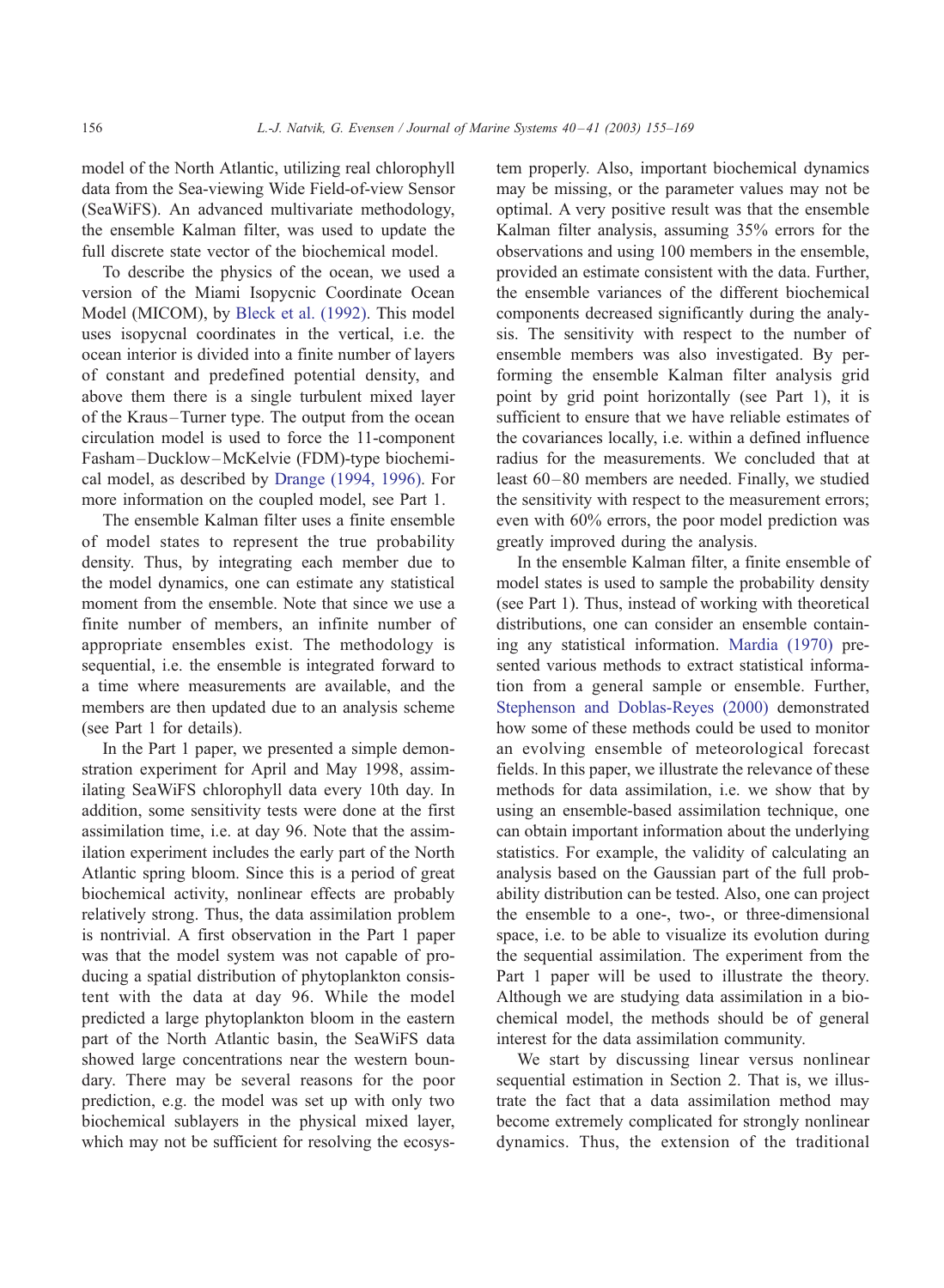sequential Kalman filter for linear dynamics to nonlinear problems is nontrivial. Then, the theory to analyze an ensemble of states is outlined in Section 3, with application to the data assimilation experiment from the Part 1 paper. To be more specific, Section 3 is subdivided as follows. A simple approach to project the ensemble to a one-dimensional space is presented in Section 3.1. Further, a theoretical discussion of the covariances is given in Section 3.2, followed by a method to interpret ensemble member distances in a reduced space in Section 3.3. In Section 3.4, moment measures of skewness and kurtosis are used to monitor the degree of nonnormality of the ensemble. Finally, a summary is given in Section 4.

#### 2. Nonlinear estimation and Gaussian versus non-Gaussian statistics

As in Part 1, let us define an n-dimensional vector  $\psi(t) \in \mathbb{R}^n$ , describing the state of the ocean at a particular time  $t$ . For our biochemical model, it is practical to let  $\psi$  contain all the discrete model compartments, i.e. one realization of the entire space discretized biochemical state. Note that a realization of  $\psi$  represents a single point in state space  $\mathcal{P} \subseteq \mathbb{R}^n$ . A probability density function may be defined as

$$
\phi(\psi) = \frac{\mathrm{d}N}{N},\tag{1}
$$

where  $dN$  is the number of points per volume increment and  $N$  is the number of points altogether. Thus,  $\phi(\psi) d\psi$  is the probability of a realization of the state located inside the volume element or  $n$ -ball d $\psi$  around the point  $\psi$ . Note that instead of working with a theoretical distribution, one can represent it by defining a finite ensemble of model states (see Part 1).

For a linear model where the initial condition is taken from a Gaussian distribution, the probability density will remain Gaussian at any time [\(Jazwinski,](#page-14-0) 1970). Thus, in the linear case, one can find exact expressions for the evolution of the mean and covariance, and this approach is used in the standard Kalman filter (KF) (e.g. [Bennett, 1992\)](#page-13-0). However, note that a nonlinear model may cause the probability density function to become non-Gaussian during model evolution. In this case, a popular approach to

get a closed system of equations has been to discard statistical moments of order three and higher in the equation for the evolving covariance. However, this approximation, which is used in the extended Kalman filter (EKF), has been shown to be unrealistic in many systems (see Part 1). Thus, the extension of the Kalman filter to nonlinear problems is nontrivial. Alternatively, one can integrate an ensemble of model states (e.g. EnKF), which will describe the correct statistics at any time in the limit of infinitely many members. For more information about the differences between KF, EKF and EnKF, please refer to Part 1.

At measurement times, the above methods all calculate an analysis using only the Gaussian part of the full probability density. Thus, the analysis will be less relevant for highly non-Gaussian statistics. One important property of ensemble-based methods is that one can extract any statistical information from the ensemble. For example, [Mardia et al. \(1979\)](#page-14-0) introduced multivariate measures of skewness (third-order moment) and kurtosis (fourth-order moment), i.e. indicating the degree of nonnormality of an ensemble. In Section 3.4, we illustrate that this can be used as an independent check on the assimilation, i.e. to study the relevance of the EnKF analysis scheme.

#### 3. Analyzing and monitoring the ensemble of model states

In this section, we demonstrate that ensemble-based methods can provide valuable information about the underlying statistics, and that the data assimilation experiments can be monitored in an effective way. The general theory can be found in [Mardia \(1970\)](#page-14-0) and [Mardia et al. \(1979\).](#page-14-0) Our work is also based on the paper by [Stephenson and Doblas-Reyes \(2000\),](#page-14-0) who investigated an ensemble of 51 weather forecasts, concentrating on the height of the 500-hPa geopotential surface; we mainly follow their notation.

As said in Section 2, the state vector, which contains the 11 discrete biochemical variables, represents a single point in state space  $\mathcal{P} \subseteq \mathbb{R}^n$ . It is not a straightforward task to extract the most relevant information from the huge amount of data in  $\mathscr{P}$ . For example, to visualize the ensemble of points, one will have to make a projection of  $\mathscr P$  to some one-, two- or three- dimensional space.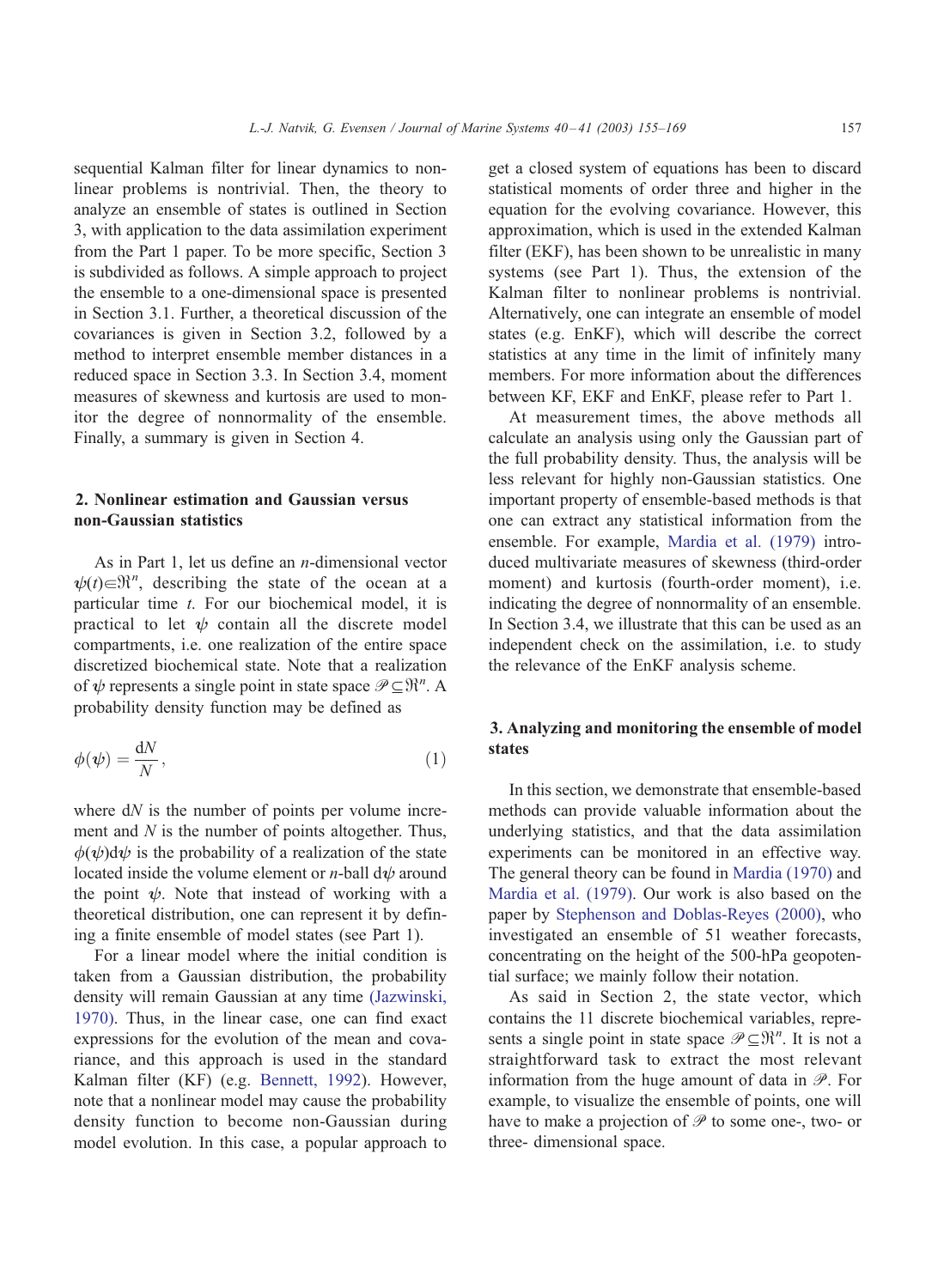#### 3.1. State vector averages

One simple approach is to consider some kind of state vector average. For example, by taking the mean value of a variable over a specific domain, one can plot each ensemble member as a single point evolving with time. For this to be a true domain average, it is necessary to use the sizes of the grid cells as weights. As an even simpler alternative, one can consider grid point averages, which means that domains with a high resolution contribute more to the mean. Note that a state vector including several model variables makes it practical to work with dimensionless scaled variables. In this way, the contributions from different ecosystem components are of the same order. For convenience, we used scaled variables also when considering the mean of a single component. [Fig. 1](#page-4-0) shows the ensemble of averages of phytoplankton and nitrate over the horizontal grid in the surface layer, using the ensemble mean surface layer mean of each variable after the first assimilation (at day 96) as scaling factors. Thus, the ensemble mean of the grid averages of the analysis estimate at day 96 are exactly 1, as seen in the figure. As expected, it is observed that the ensemble of grid averages spreads out during model integration, while a convergence is seen at analysis times (the EnKF analyses are at days 96, 106, 116, 126, 136 and 147). Note also that the phytoplankton average ensemble experiences a higher degree of convergence at analysis times than the nitrate ensemble. This is also expected, since phytoplankton is the observed (measured) variable of the multivariate system. Further, the spread of both ensembles increases for each integration cycle throughout the entire experiment. This could indicate an unstable model. However, the duration of the experiment is very short and covers only the early part of the spring bloom, which is the most unstable period of the year for the biochemical system. Thus, to study the stability of the model, one would have to increase the time period of the experiment, preferably to a year or more.

The use of domain averages or state vector averages are very simple, but not necessarily very reliable indices of ensemble member distances in state space. Important information is probably lost by averaging each member into a single point in a reduced space. For example, one has not taken into consideration which directions represent the major axes of variability in state space  $\mathcal{P}$ , and different contributions may cancel each other when taking the average. A more thorough analysis is given in the following sections.

#### 3.2. Covariance matrices

In this section, two different covariance matrices will be defined, one by averaging with respect to the ensemble members, i.e. the covariance used in the EnKF, and one by averaging with respect to the control variables, respectively (see below). To reduce the computational requirements, we only include a single variable in the state vector. A general state containing all the ecosystem components could be used, but one should then define dimensionless scaled variables. The following theory is based on [Mardia et al. \(1979\)](#page-14-0) and [Stephenson and Doblas-](#page-14-0)Reyes (2000).

Let *i* be an ensemble member counter and  $x_i$  a vector having one discrete model variable (one ensemble member) as its components. For example, let  $\mathbf{x}_i^{\mathrm{T}}=(P_{i,1},\ldots,P_{i,n_{\mathrm{g}}})$ , where P is phytoplankton and the number of grid points  $n_g = n_x n_v n_z$ . The theory will be outlined using this state vector including phytoplankton only. However, the expressions should also be valid for some other ecosystem variable, or even for a general state vector containing all the (dimensionless) compartments. In the discussion in the following sections, it should be clear from the context whether we are speaking about a general state or some substate containing only one variable.

Since we are considering an ensemble of phytoplankton states in "phytoplankton state space"  $\mathcal{P}_B$  it is convenient to define a matrix  $X$  containing the ensemble of phytoplankton states, i.e.

$$
\mathbf{X} = \begin{pmatrix} \mathbf{x}_1^{\mathrm{T}} \\ \vdots \\ \mathbf{x}_{n_{\mathrm{ens}}}^{\mathrm{T}} \end{pmatrix} = \begin{pmatrix} P_{1,1} & \cdots & P_{1,n_{\mathrm{g}} } \\ \vdots & \ddots & \vdots \\ P_{n_{\mathrm{ens},1}} & \cdots & P_{n_{\mathrm{ens},n_{\mathrm{g}}} } \end{pmatrix},
$$
(2)

where  $n_{\text{ens}}$  is the number of ensemble members. The number of grid points is normally much larger than the number of ensemble members, and  $X$  has therefore normally many more columns than rows.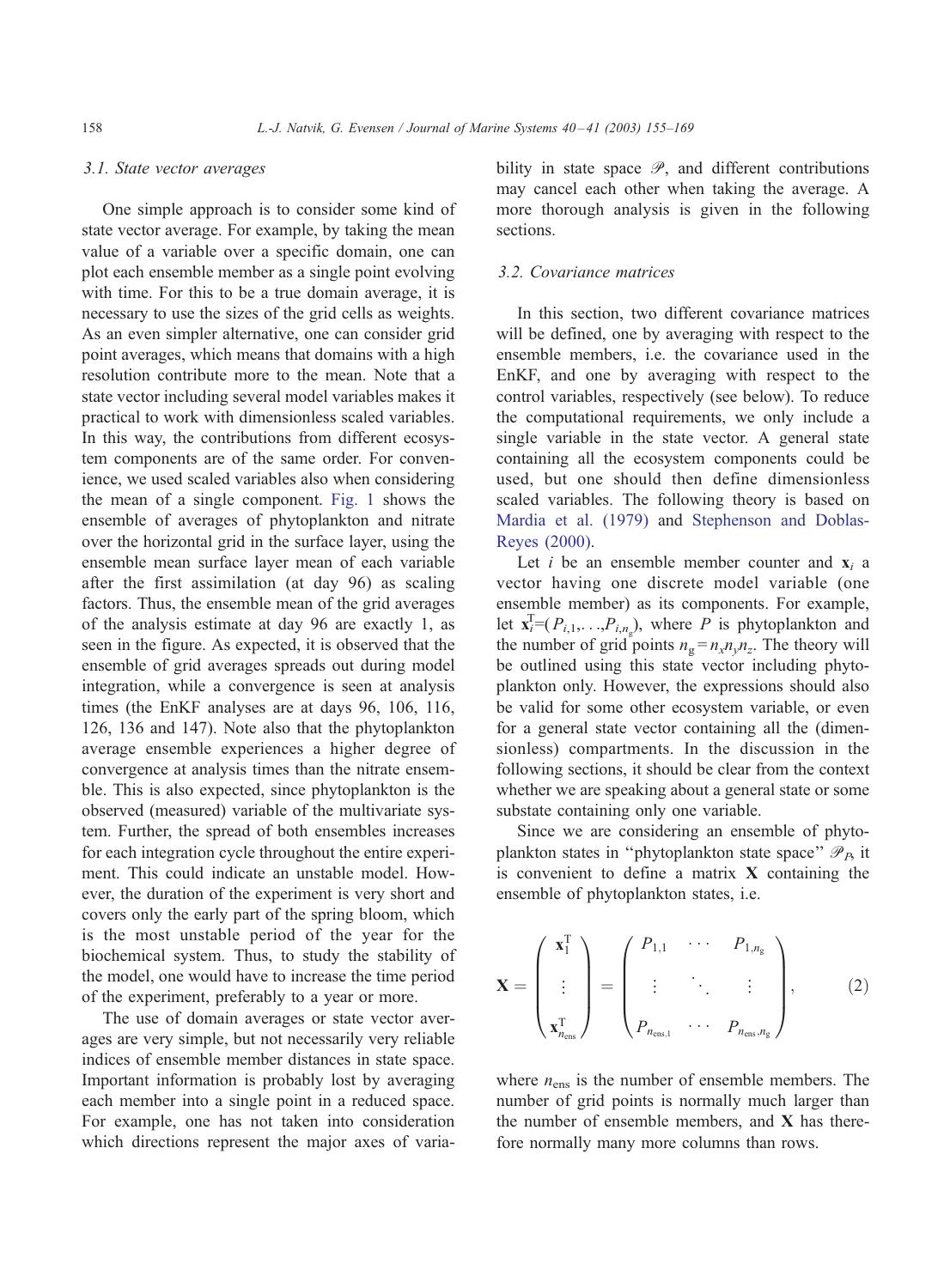<span id="page-4-0"></span>

Fig. 1. Grid point average (over horizontal grid in surface layer) of phytoplankton (top) and nitrate (bottom) for each ensemble member. The large circles represent the ensemble mean for the forecast ensemble (open circle) and for the analysis ensemble (filled circle), respectively. Note that dimensionless variables are assumed, using averages of the analyzed variables at day 96, i.e. over the ensemble and surface grid, as scaling factors (see text).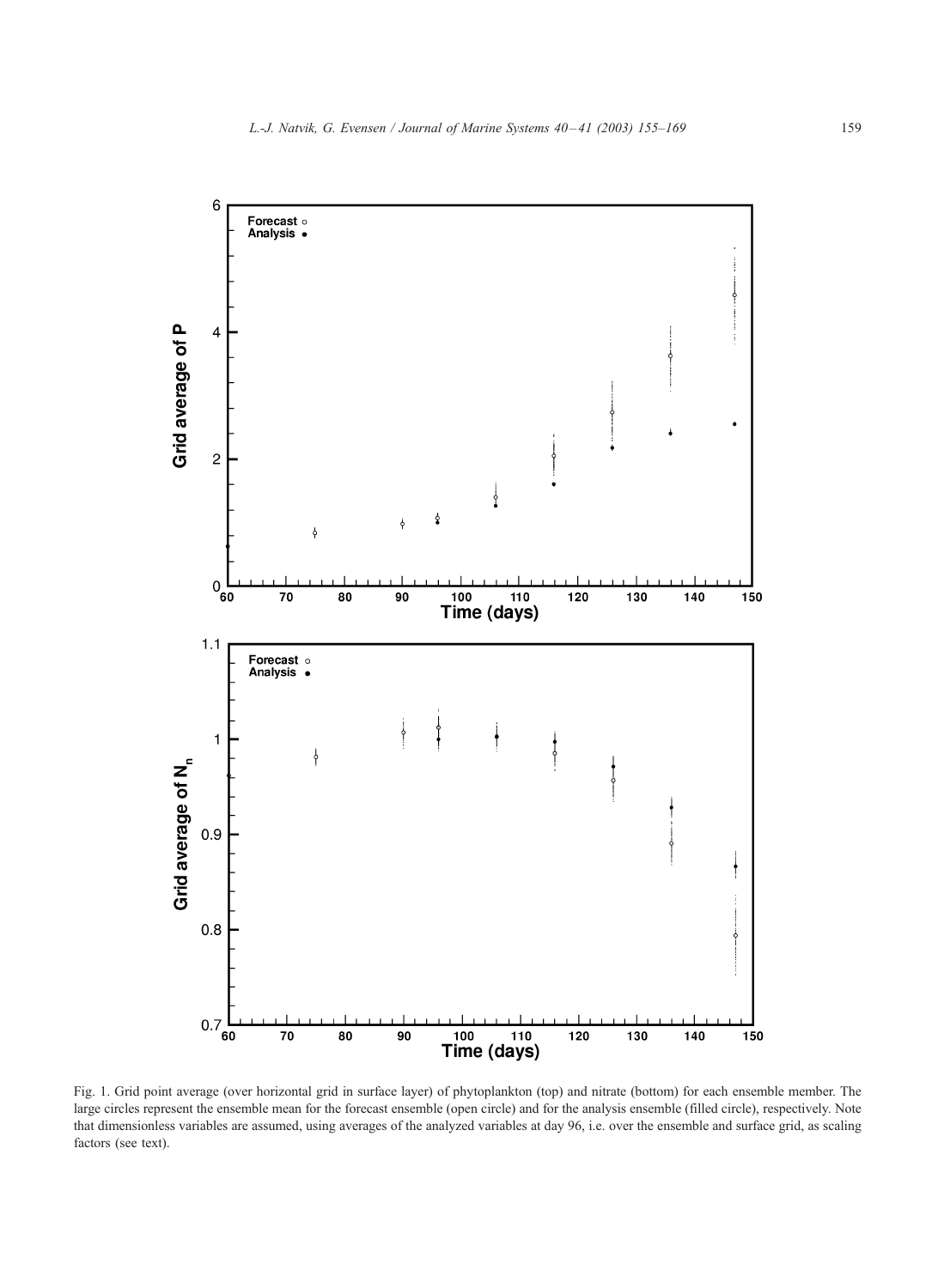The center of mass of the cloud of points in state space can be found by taking the average of the rows of  $X$ , i.e.

$$
\bar{\mathbf{x}} = \frac{1}{n_{\text{ens}}} \sum_{i=1}^{n_{\text{ens}}} \mathbf{x}_i.
$$
 (3)

Further, by defining deviations from the ensemble mean,  $y_i = x_i - \bar{x}$ , one can also form a matrix of deviations,

$$
\mathbf{Y}^{\mathrm{T}} = (\mathbf{y}_1, \dots, \mathbf{y}_{n_{\mathrm{ens}}}) = \mathbf{X}^{\mathrm{T}} \mathbf{G},\tag{4}
$$

where  $G = I - (1/n<sub>ens</sub>)1$ . Further, I is the identity matrix and all elements of 1 are 1.

By averaging with respect to the ensemble members, one can find estimates for covariances between the different control variables in state space. In our case,  $P_1, \ldots, P_{n_n}$  are the control variables, and an  $n_g \times n_g$ "control variable" or "state space" covariance matrix C (for phytoplankton) can be evaluated as follows:

$$
\mathbf{C} = \overline{(\mathbf{x} - \overline{\mathbf{x}})(\mathbf{x} - \overline{\mathbf{x}})^{\mathrm{T}}} = \frac{1}{n_{\text{ens}}} \sum_{i=1}^{n_{\text{ens}}} \mathbf{y}_i \mathbf{y}_i^{\mathrm{T}}
$$

$$
= \frac{1}{n_{\text{ens}}} \mathbf{Y}^{\mathrm{T}} \mathbf{Y} = \frac{1}{n_{\text{ens}}} \mathbf{X}^{\mathrm{T}} \mathbf{G} \mathbf{X}, \tag{5}
$$

where it has been used that  $G = G<sup>T</sup>$  and  $GG<sup>T</sup> = G$ . Thus, the state space covariance matrix can be expressed as an outer product of Y with itself. An unbiased estimate of the true covariance can be defined by dividing by  $n_{\text{ens}} - 1$  instead of  $n_{\text{ens}}$ , i.e.

$$
\mathbf{C}_{\mathrm{u}} = \frac{1}{n_{\mathrm{ens}} - 1} \mathbf{X}^{\mathrm{T}} \mathbf{G} \mathbf{X} = \frac{n_{\mathrm{ens}}}{n_{\mathrm{ens}} - 1} \mathbf{C}.
$$
 (6)

By averaging with respect to the control variables, one can find an  $n_{\text{ens}} \times n_{\text{ens}}$  ensemble covariance matrix B (for phytoplankton), expressed as an inner product of Y with itself [\(Stephenson and Doblas-](#page-14-0)Reyes, 2000), i.e.

$$
\mathbf{B} = \frac{1}{n_{g}} \mathbf{Y} \mathbf{Y}^{T} = \frac{1}{n_{g}} \mathbf{G} \mathbf{X} \mathbf{X}^{T} \mathbf{G}.
$$
 (7)

The eigenvectors of C provide information about how the state space is spanned by the ensemble cloud,

and about which spatial patterns contribute the most to the second-order statistical moments. Further, the eigenvectors of B provide information about which ensemble members contribute most to the variance in state space. Since the covariance matrices are symmetric, they must be orthogonally diagonalizable [\(Anton, 1991\).](#page-13-0) That is, if we let V be an orthogonal matrix containing the eigenvectors of  $C$  as columns. the covariance can be diagonalized as [\(Stephenson](#page-14-0) and Doblas-Reyes, 2000)

$$
\mathbf{V}^{\mathrm{T}}\mathbf{C}\mathbf{V} = \frac{1}{n_{\mathrm{ens}}}\mathbf{D}_{\mathbf{C}} = \frac{1}{n_{\mathrm{ens}}}\boldsymbol{\Sigma}^{\mathrm{T}}\boldsymbol{\Sigma},\tag{8}
$$

where  $D<sub>C</sub>$  is a diagonal matrix having the eigenvalues of  $n_{\text{ens}}$ C on the diagonal, and  $\Sigma$  is zero except on the diagonal containing the square root of the eigenvalues of  $n_{\text{ens}}$ C. The diagonal matrix  $D_C$  is  $n_{\text{ng}} \times n_{\text{ng}}$ , while  $\Sigma$  is  $n_{\text{ens}} \times n_{\text{ng}}$ , respectively. In a similar manner, the matrix B can be diagonalized as

$$
\mathbf{U}^{\mathrm{T}} \mathbf{B} \mathbf{U} = \frac{1}{n_{\mathrm{ng}}} \mathbf{D}_{\mathbf{B}} = \frac{1}{n_{\mathrm{ng}}} \Sigma \Sigma^{\mathrm{T}}, \tag{9}
$$

where  $D_B$  contains the eigenvalues of  $n_{ng}$ **B** and **U** have the eigenvectors of **B** as columns, respectively. Note that  $\Sigma^T \Sigma$  and  $\Sigma \Sigma^T$  have the same leading values on the diagonal, and therefore the two matrices  $n_{\text{ens}}$ C and  $n_{\text{ng}}$ B share the same leading eigenvalues.

The matrix  $\mathbf{Y}^T \mathbf{Y}$  is a symmetric matrix. Further, it must be positive semidefinite, since for some vector  $a$ ,  $a^{T}(Y^{T}Y)a=(Ya)^{T}(Ya) \ge 0$ , thus its eigenvalues must be nonnegative. A singular value decomposition of Y can be written as [\(Kincaid and Cheney, 1991; Ste](#page-14-0)phenson and Doblas-Reyes, 2000)

$$
\mathbf{Y} = \mathbf{U} \mathbf{\Sigma} \mathbf{V}^{\mathrm{T}},\tag{10}
$$

where the diagonal matrix  $\Sigma$  contains the singular values of Y, which are defined to be the square roots of the (nonnegative) eigenvalues of  $Y^T Y$ .

The effective dimensionality of the ensemble is given by the rank of  $Y$ , which is bounded from above by  $\min(n_{\text{ens}}, n_{\text{ng}})$  and typically equal to  $n_{\text{ens}}$ . If rank(Y)  $n_{ens}$ , some members can be removed from the ensemble without any loss of information on the second-order moment (they must be chosen such that  $rank(Y)$  remains constant).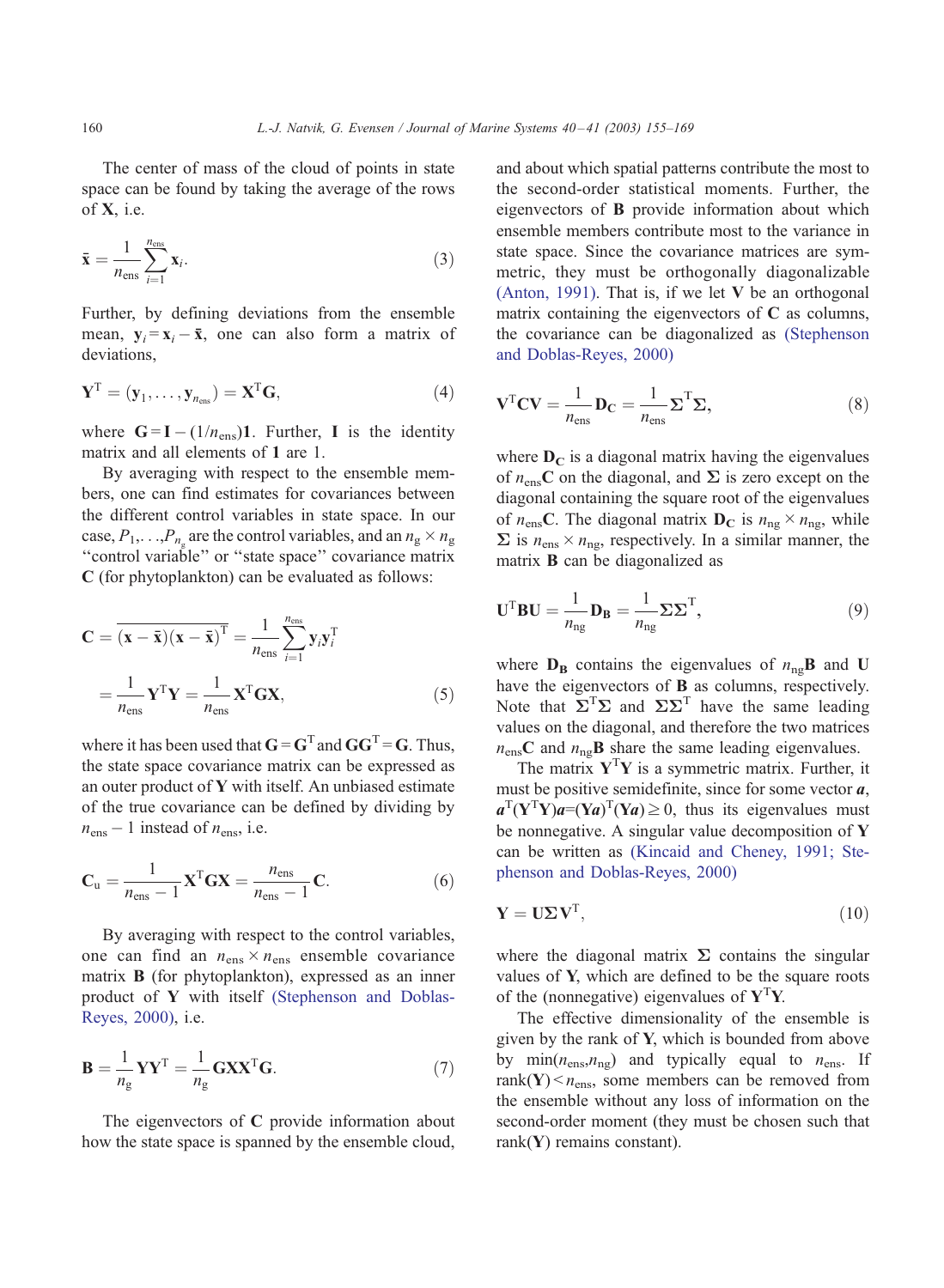<span id="page-6-0"></span>For later use, the eigenvalue spectrum of B is shown in Fig. 2. As discussed in Part 1, an initial ensemble was generated at day 60 by perturbing the layer interfaces in the model. Thus, an ensemble of identical biochemical states is generated initially, but the members take different paths during model integration due to the perturbed layers. A consequence is that B is singular at day 60 with one eigenvalue accounting for all the variance (not shown in the figure). It can be observed from Fig. 2 that the largest eigenvalues seem to be less dominant for the EnKF analysis ensemble than the forecast ensemble. This is expected, since the members of the former probably are closer. Note also that the largest eigenvalue of the forecast spectrum seems to become more dominant with time.

#### 3.3. Multidimensional scaling

A map marking the relative positions of the ensemble members could be very useful for interpreting ensemble member distances. However, it is problematic to visualize such a map for more than three dimensions, i.e. some kind of projection must be implemented.

One simple method to view an ensemble in a reduced space is to use some kind of area or grid averaging (see Section 3.1). However, such an approach does not necessarily provide very accurate estimates of the relative positions, and more optimal methods should be searched for.

Multidimensional scaling (MDS) provides a very useful approach for projecting an ensemble of  $n_{\text{ens}}$ points onto a reduced one-, two- or three-dimensional space, which can be drawn on a flat piece of paper [\(Mardia et al., 1979; Stephenson and Doblas-Reyes,](#page-14-0) 2000). To be more specific, MDS is concerned with the problem of finding an optimal configuration of  $n_{\text{ens}}$  points in q-dimensional space, based on information of the distances between the elements in pdimensional space. Thus, it can be used to monitor



Fig. 2. The evolution of the eigenvalues of **B** (open circles are used for the forecast spectrums and filled circles for the analysis spectrums, respectively). Initially at day 60, all ensemble members are identical, and there is one eigenvalue (not shown) accounting for all the variance, see text for more information. Note that the first assimilation is at day 96.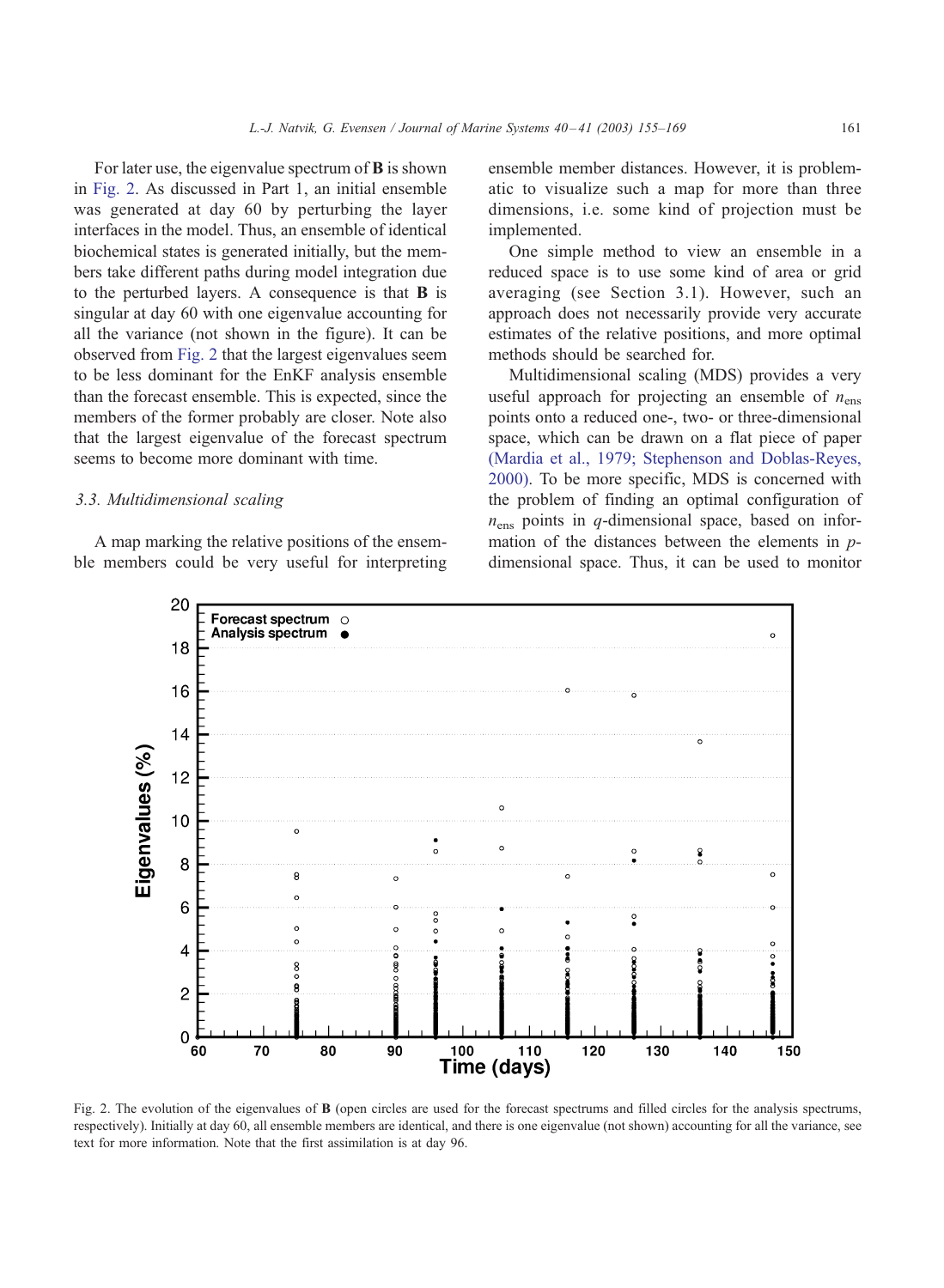the evolution of the ensemble member distances in one, two or three dimensions. Note that the solution produced by any MDS method is indeterminate with respect to reflection, rotation and translation. For Euclidean distances, the classical solution in  $q$  dimensions is given by the  $q$  leading principal coordinates of  $X$  [\(Mardia et al., 1979\).](#page-14-0) For ensemble member  $i$ , they are given by [\(Stephenson and Doblas-Reyes,](#page-14-0) 2000)

$$
\boldsymbol{p}_q(i) = \begin{pmatrix} \sigma_1 U_{i,1} \\ \vdots \\ \sigma_q U_{i,q} \end{pmatrix},
$$
\n(11)

where  $\sigma_i$  are the singular values of Y and  $U_{i,l}$  is the ith element of the *th leading eigenvector of . Thus,* for plotting the  $n_{\text{ens}}$  size ensemble in two dimensions  $(q=2)$ , the *i*th ensemble member have the coordinates  $(\sigma_1 U_{i,1}, \sigma_2 U_{i,2})$ . If we let **D** be a matrix containing the distances between the ensemble members, then D is Euclidean if and only if the corresponding centered inner product matrix (B) is positive semi-definite [\(Mardia et al., 1979\).](#page-14-0) For some vector  $a$ , we have  $a^T \mathbf{Y} \mathbf{Y}^T a = (\mathbf{Y}^T a)^T (\mathbf{Y}^T a) \geq 0$ , which means that **B** satisfies the positive semidefiniteness property. Note that the classical solution for Euclidean distances is an optimal projection, i.e. it is the best representation of the true distances in state space. Further, for Euclidean distances, the principal coordinates are proportional to the principal components of the state space covariance. However, the solutions are not simply related for non-Euclidean metrics [\(Stephenson](#page-14-0) and Doblas-Reyes, 2000). Finally, it should be mentioned that the ensemble mean will always be projected onto the origin in the reduced space. For a general and detailed description of multidimensional scaling, please refer to [Mardia et al. \(1979\).](#page-14-0)

A two-dimensional map will be based on the two leading singular values of Y (or equivalently the square root of the eigenvalues of  $n_{\text{ng}}$ **B**). From [Fig.](#page-6-0) 2, it is seen that the two first eigenvalues of B account for about  $13-26\%$  of the total variance for the forecast spectrums and about  $6 - 14\%$  for the analysis spectrums, respectively. This means that a two-dimensional projection will be quite approximative. To improve the precision, one could use the first three principal coordinates in a three-dimensional plot. Also, one could study pairs (or triples) of principal coordinates simultaneously, i.e. in different directions.

The two first principal coordinates for each of the 100 members of the forecast ensemble at day 96 are shown in [Fig. 3.](#page-8-0) By marking each member using a unique number, it is easy to follow the evolution of a specific member during an experiment. This also allows for identification of outliers, which one may want to study in more detail. An outlier should not be removed from the ensemble unless it contains an unacceptable state, e.g. negative biochemical concentrations, quantities diverging to infinity, and so on.

The evolution of the principal coordinates are shown in [Figs. 4 and 5;](#page-9-0) the forecast ensemble is shown in the left plots and the analysis ensemble in the right, respectively. As explained in Part 1, an initial ensemble was generated by perturbing the (physical) layer interfaces at day 60, and the ensemble of initially identical biochemical states spreads out during model integration due to the individual layer distributions.

The evolution of the principal coordinates is as expected. It is seen that the ensemble spreads out during model integration, while it experiences a contraction during each ensemble Kalman filter analysis. As for the grid point averages in Section 3.1, it is seen that the forecast ensemble spread increases during the entire experiment. This must be expected, since our simulation only covers the early part of the spring bloom. Thus, this should be further investigated in a long-term experiment. Another observation is that the ensemble seems essentially Gaussian throughout the experiment, although the analysis at days 106 and 126 indicates some degree of skewness. Remember that only the two largest singular values are included for calculating the two-dimensional projection, and more reliable tests of multivariate skewness and kurtosis should be searched for. This will be further investigated in the next section. Outliers can have a large effect on the ensemble mean, which always is projected onto the origin. For example, in the analysis ensemble at day 136, the two outliers in the top left quadrant must be balanced by a number of other members. An interesting pattern is also seen in the analysis ensemble for day 116.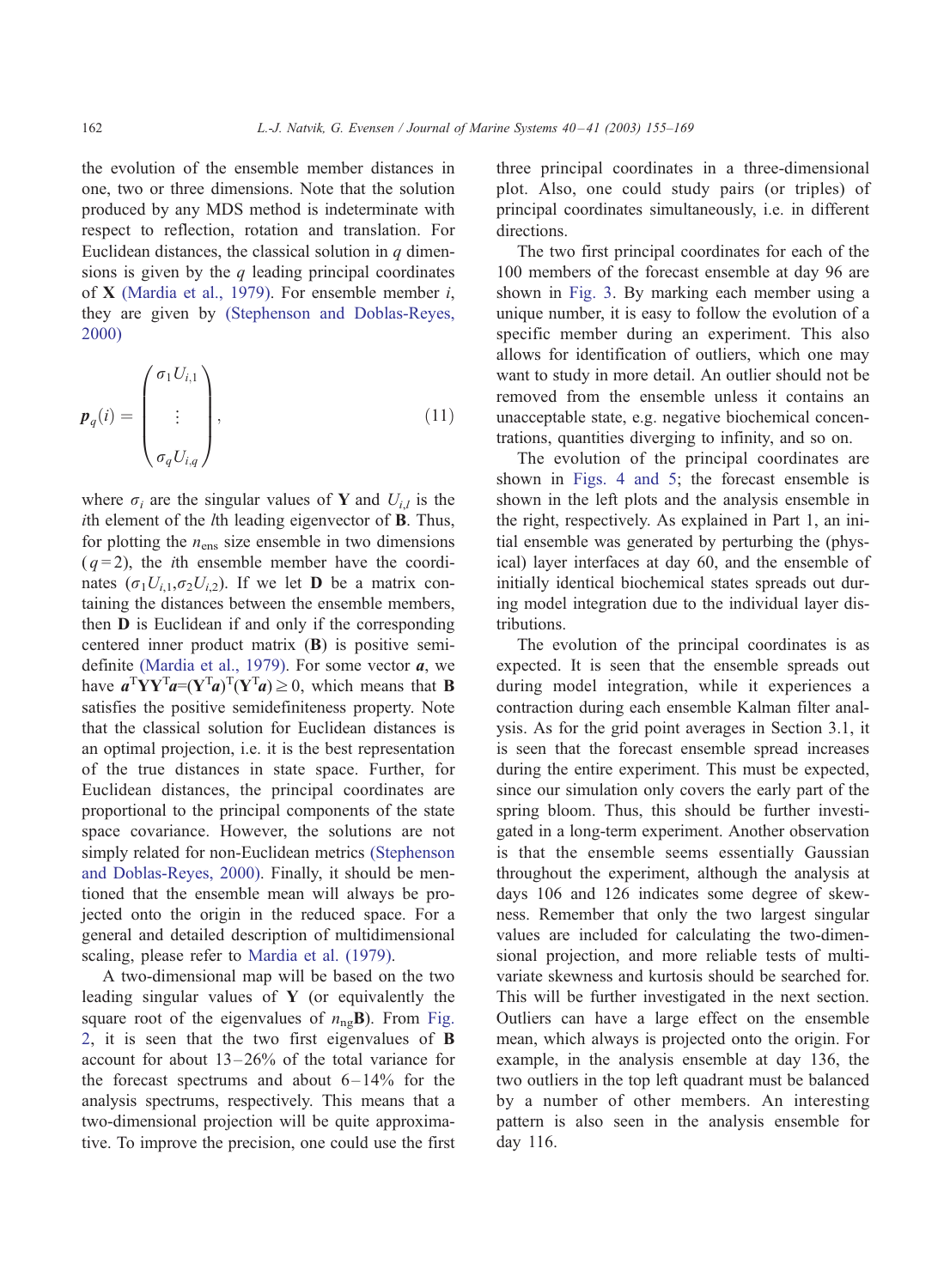<span id="page-8-0"></span>

Fig. 3. The principal coordinates of the forecast ensemble members at day 96. Each member is marked by a unique number from 1 to 100.

#### 3.4. Higher-order statistical moments

Even though the ensemble may be described by nonnormal statistics, only the Gaussian part is used in the EnKF analysis. Thus, if the true errors are dominated by statistical moments of order three or higher, the analysis estimate will not be optimal. In an ensemblebased method, the full probability density is sampled by a finite ensemble, which contains information about any statistical quantity. As shown below, this allows us to find estimates for the degree of nonnormality of an ensemble, and thus monitor the validity of performing the analysis based on only the Gaussian part of it.

Some simple measures of multivariate skewness and kurtosis (flatness) can be written as [\(Mardia,](#page-14-0) 1970; Mardia et al., 1979)

$$
b_{\rm skew} = \frac{1}{n_{\rm ens}^2} \sum_{k=1}^{n_{\rm ens}} \sum_{l=1}^{n_{\rm ens}} g_{kl}^3 \tag{12}
$$

$$
b_{\text{kurt}} = \frac{1}{n_{\text{ens}}} \sum_{k=1}^{n_{\text{ens}}} g_{kk}^2,
$$
 (13)

where

$$
g_{kl} = (\mathbf{x}_k - \bar{\mathbf{x}})^{\mathrm{T}} \mathbf{C}^{-1} (\mathbf{x}_l - \bar{\mathbf{x}}) = \mathbf{y}_k^{\mathrm{T}} \mathbf{C}^{-1} \mathbf{y}_l.
$$
 (14)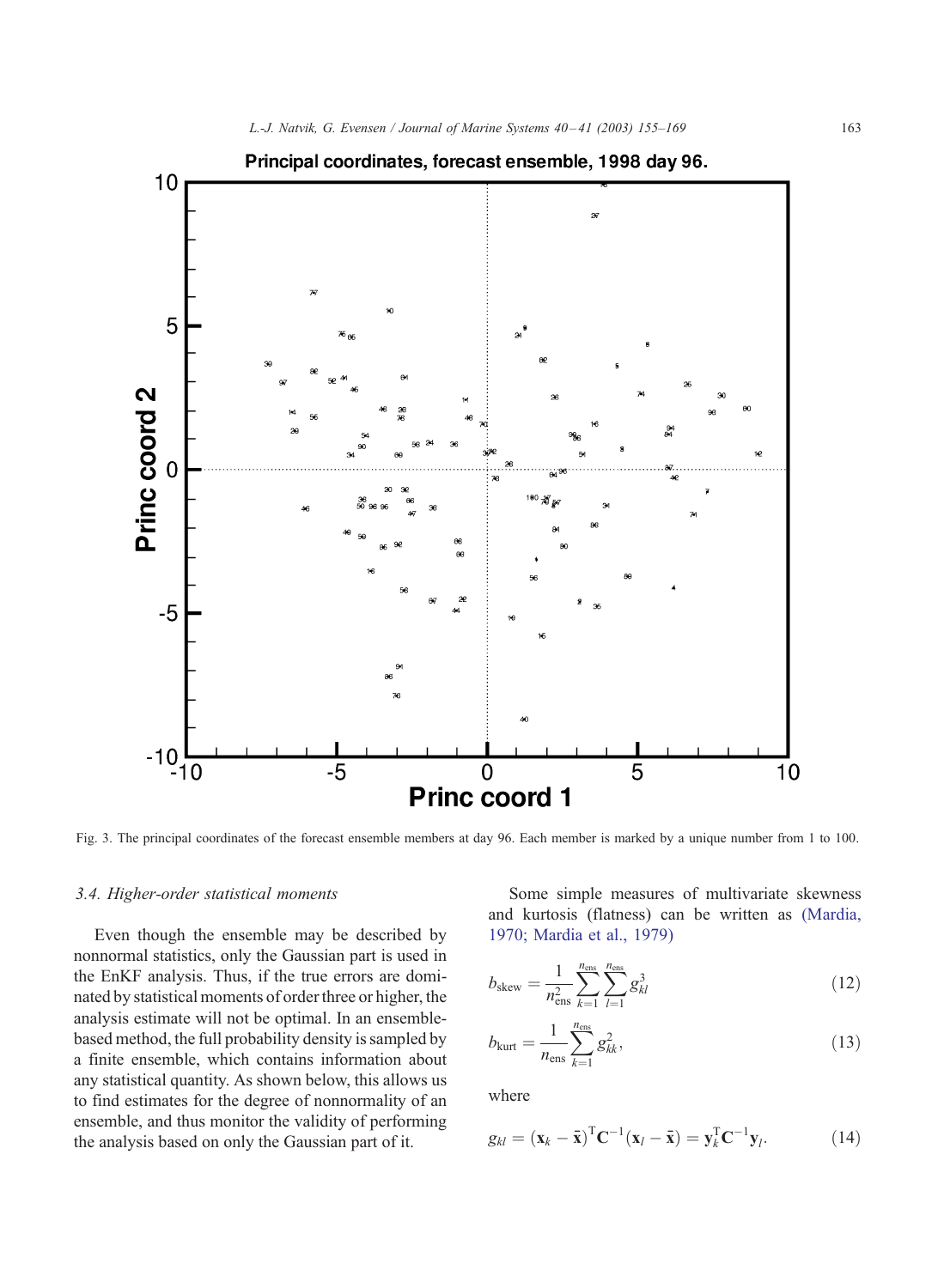<span id="page-9-0"></span>

Fig. 4. Principal coordinates for the forecast ensemble (left) and for the analysis ensemble (right) at day 96 (top), day 106 (middle) and day 116 (bottom). Note the different scales on the left and right plots.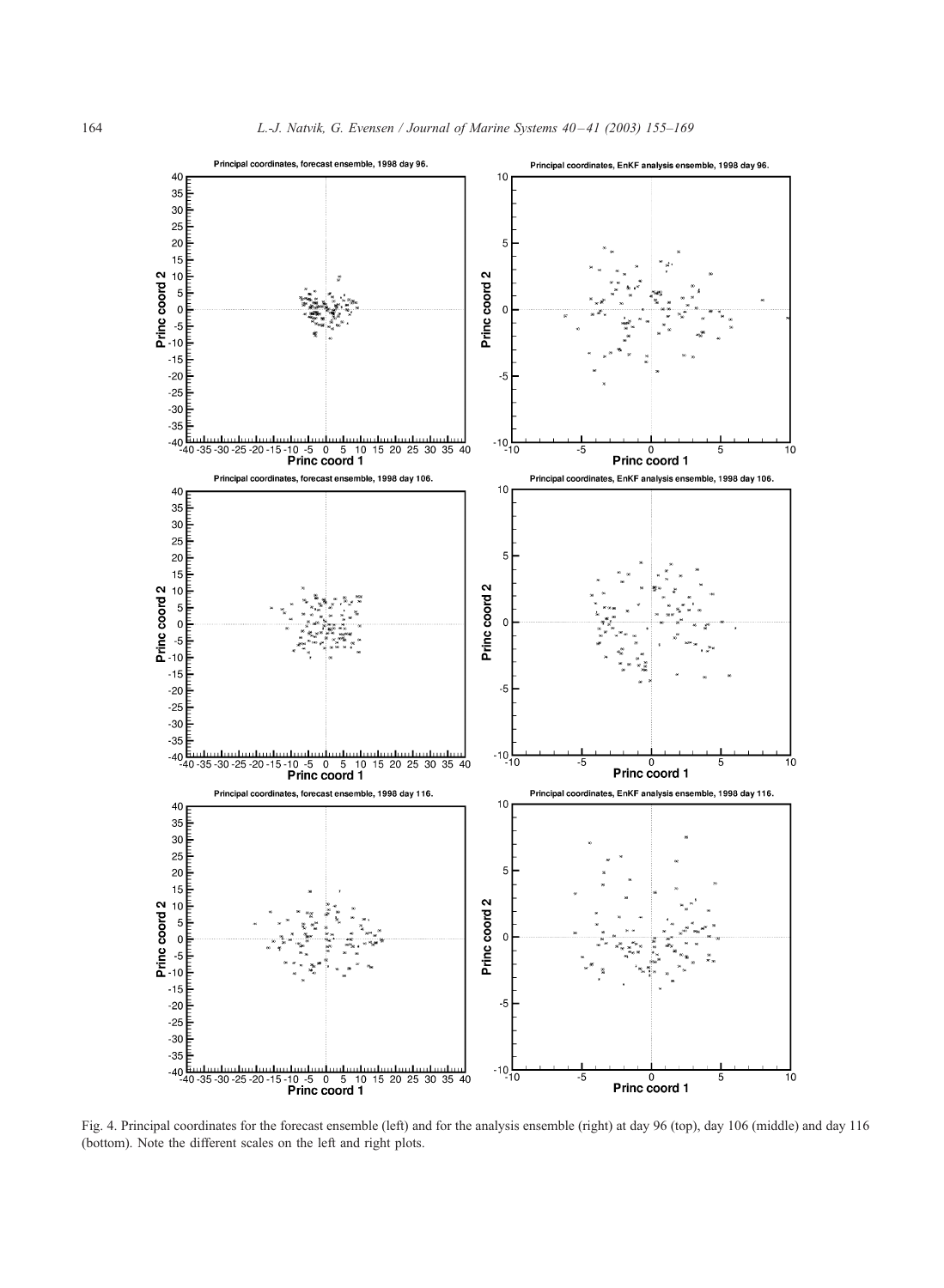

Fig. 5. Principal coordinates for the forecast ensemble (left) and for the analysis ensemble (right) at day 126 (top), day 136 (middle) and day 147 (bottom). Note the different scales on the left and right plots.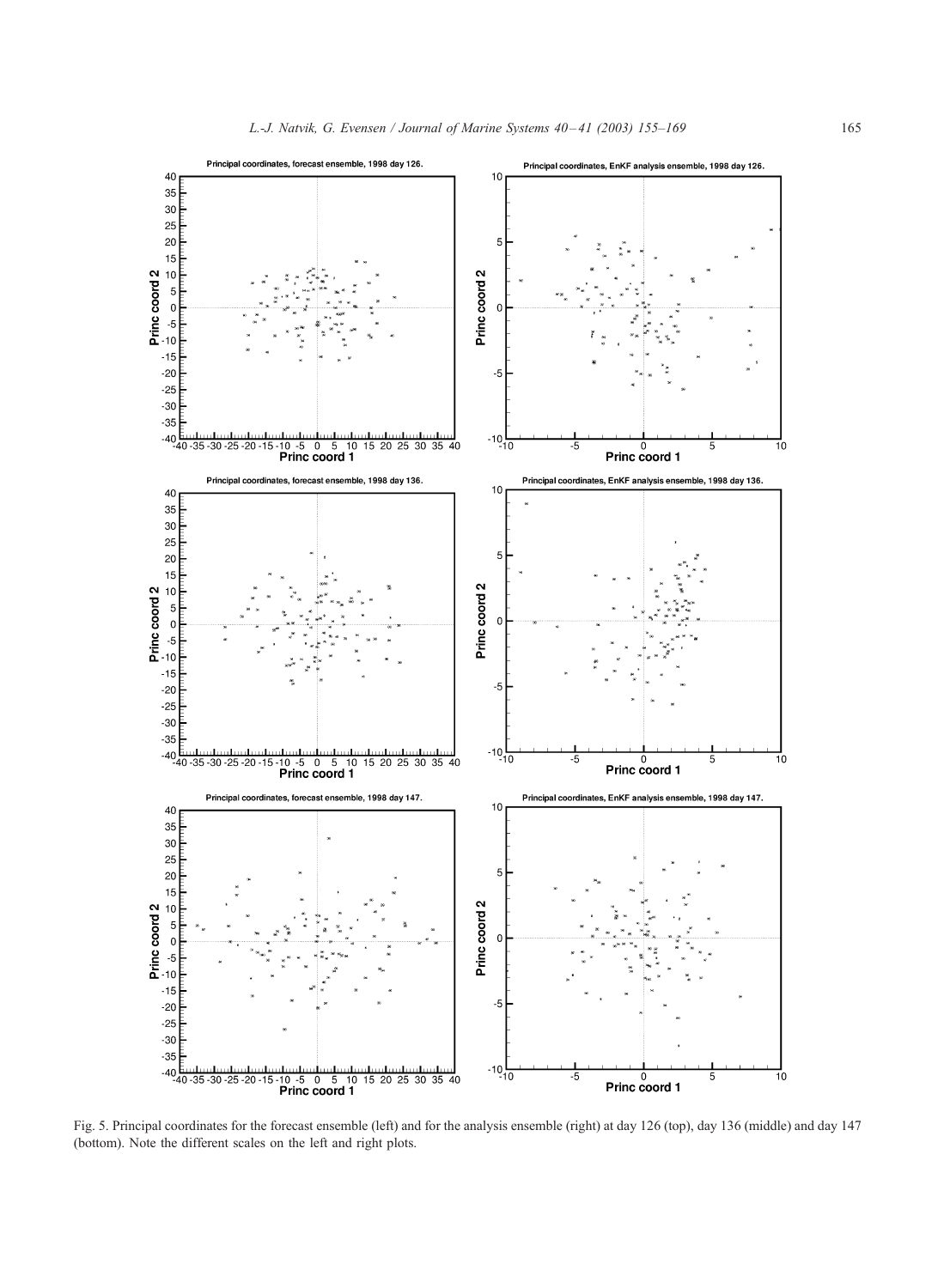<span id="page-11-0"></span>These measures are consistent with standard measures of univariate skewness and kurtosis, and they are invariant under linear transformations. Statistical moments up to order three are included in  $b_{\text{skew}}$ , while

moments up to order four, excluding the order three moments, are used in the estimate  $b_{\text{kurt}}$  [\(Mardia et al., 1979\).](#page-14-0)

[Mardia \(1970\)](#page-14-0) showed that for a multinormal distribution (i.e. assuming infinitely many ensemble



Fig. 6. Measures of multivariate skewness  $b_{\text{skew}}(q)$  and kurtosis  $b_{\text{kurt}}(q) - q(q+2)$ , including the five largest eigenvalues of the spectrum  $(q=5)$ . Asymptotic 95% confidence limits are shown as dashed lines.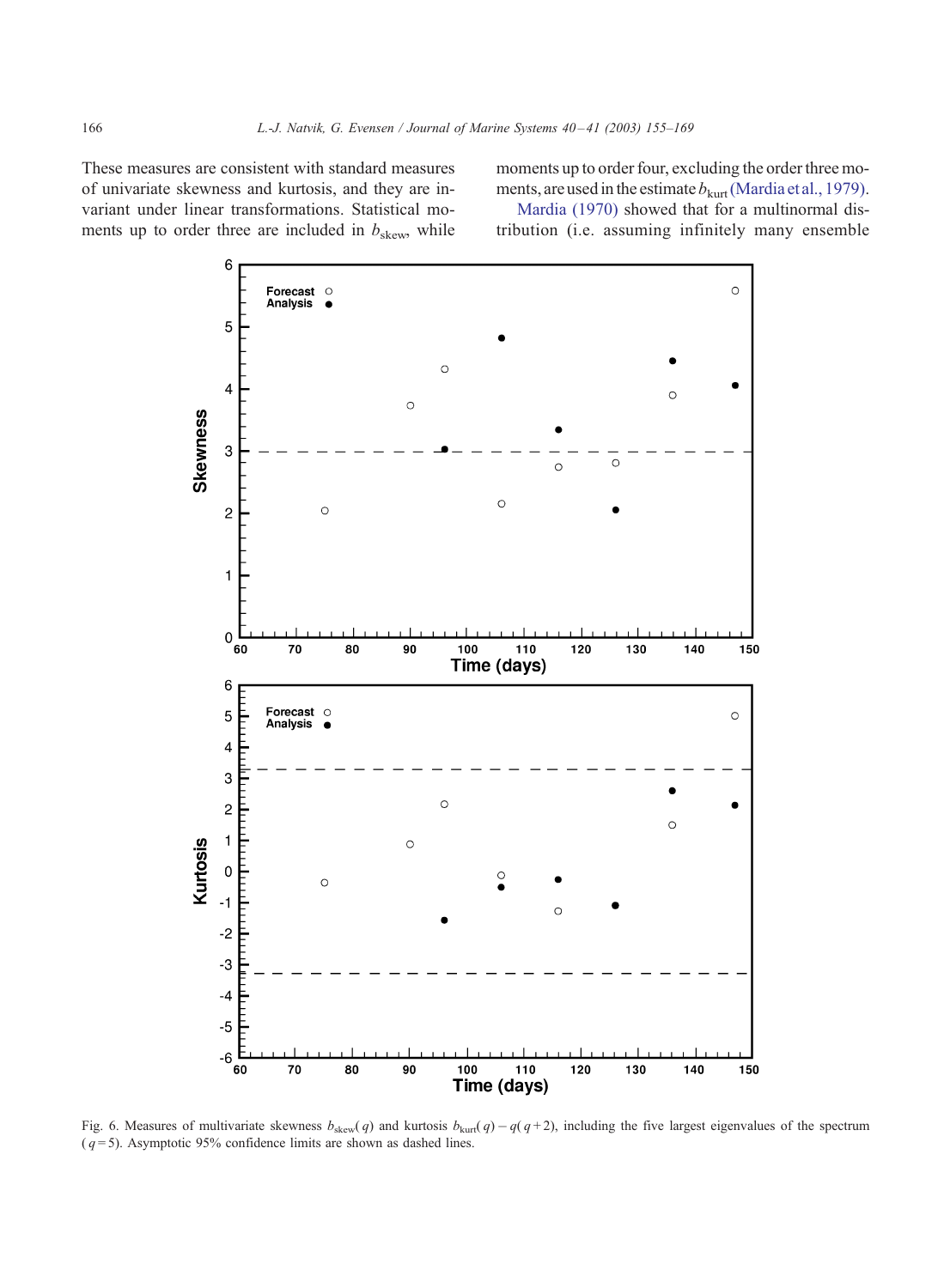members), population skewness and kurtosis can be written as

$$
\beta_{\text{skew},p} = 0,\tag{15}
$$

$$
\beta_{\text{kurt},p} = p(p+1),\tag{16}
$$

where  $p$  is the number of control variables. Further, assuming that  $n_{\text{ens}}$  ensemble members are extracted from a multinormal distribution, [Mardia \(1970\)](#page-14-0) found that as  $n_{\text{ens}} \rightarrow \infty$ ,

$$
b_{\text{skew}} \sim \frac{6}{n_{\text{ens}}} \chi_f^2,\tag{17}
$$

$$
b_{\text{kurt}} - p(p+2) \sim \sqrt{\frac{8p(p+2)}{n_{\text{ens}}}} N(0, 1), \tag{18}
$$

where  $\chi_f^2$  is the chi-squared distribution with  $f = p(p+1)(p+2)/6$  degrees of freedom and  $N(0,1)$ is a standard normal distribution with mean 0 and variance equal to 1.

[Stephenson and Doblas-Reyes \(2000\)](#page-14-0) estimated  $b_{\text{skew}}(q)$  and  $b_{\text{kurt}}(q)$  for the leading q principal components by introducing the rank  $q$  pseudo-inverse  $C^{-q}$  of the ensemble covariance C, i.e.

$$
g_{kl} \approx \mathbf{y}_k^{\mathrm{T}} \mathbf{C}^{-q} \mathbf{y}_l = n_{\mathrm{ens}} \sum_{i=1}^q U_{i,k} U_{i,l}.
$$
 (19)

To conclude, large deviations of the sample measures  $b_{\text{skew}}(q)$  and  $b_{\text{kurt}}(q) - q(q+2)$  from zero can be used as an indication of nonnormality, and confidence limits for the null hypothesis of normality can be found from Eqs. (17) and (18) with  $p = q$ .

[Fig. 6](#page-11-0) shows the evolution of  $b_{\text{skew}}(5)$  and  $b_{\text{kurt}}$  (5)–35. Note that for  $q=5$ , we have  $f=35$ , and the 95% confidence limit of  $\chi^2_{35}$  is 49.802. Using Eq. (17), this gives an asymptotic confidence limit of 2.988 for  $b_{\text{skew}}(5)$ . Similarly, the standard normal distribution  $N(0,1)$  has a 95% confidence limit of 1.960, resulting in an asymptotic confidence limit of 3.280 for  $b_{\text{kurt}}(5) - 35$ .

The measure of skewness includes variations outside the asymptotic 95% confidence limit expected for normally distributed data (only 5% should be out of bound for a normal distribution). However, the deviations are moderate, indicating a weakly skewed

ensemble. The skewness may be a result of nonlinear evolution, or it may simply be due to sampling. Also, we only allow for positive biochemical concentrations, e.g. negative values are set to zero after the analysis, and the lower end of the distribution is therefore truncated. Note that the duration of our experiment is relatively short, and it would be very interesting to observe possible systematic trends in a long-term experiment.

The estimate of kurtosis is consistent with a normal distribution at 95% confidence for most of the time; only for the forecast ensemble at day 147,  $b_{\text{kurt}}(q)$  –  $q(q+2)$  is significant, indicating a weakly flat ensemble. Again, it would be interesting to investigate the evolution of the kurtosis in a long-term experiment.

From [Fig. 2,](#page-6-0) it is seen that the first five eigenvalues, which are included in the calculations for the moment measures, account for about 26–40% of the total variance for the forecast spectra, and about 14 – 23% for the analysis spectra, respectively. To investigate the sensitivity with respect to the cutoff of the eigenvalue spectrum, we also estimated the skewness and kurtosis for  $q = 10$ . The results were very similar to those in [Fig. 6.](#page-11-0)

#### 4. Summary

In the Part 1 paper, we investigated an advanced data assimilation method, the ensemble Kalman filter, with a three-dimensional biochemical model of the North Atlantic, utilizing chlorophyll data from the SeaWiFS ocean colour sensor. A simple experiment for April and May 1998 with data assimilation every 10th day was presented, with some additional sensitivity tests at the first assimilation time at day 96. It was shown that the ensemble Kalman filter was able to provide estimates of phytoplankton consistent with the data, and that the multivariate analysis also affected the other model variables. Further, it was seen that the variance of each variable decreased during the assimilation.

The extension of the traditional Kalman filter for linear dynamics to methods appropriate for nonlinear systems is nontrivial. While an initially Gaussian field remains Gaussian during linear evolution, higherorder moments may develop for nonlinear processes.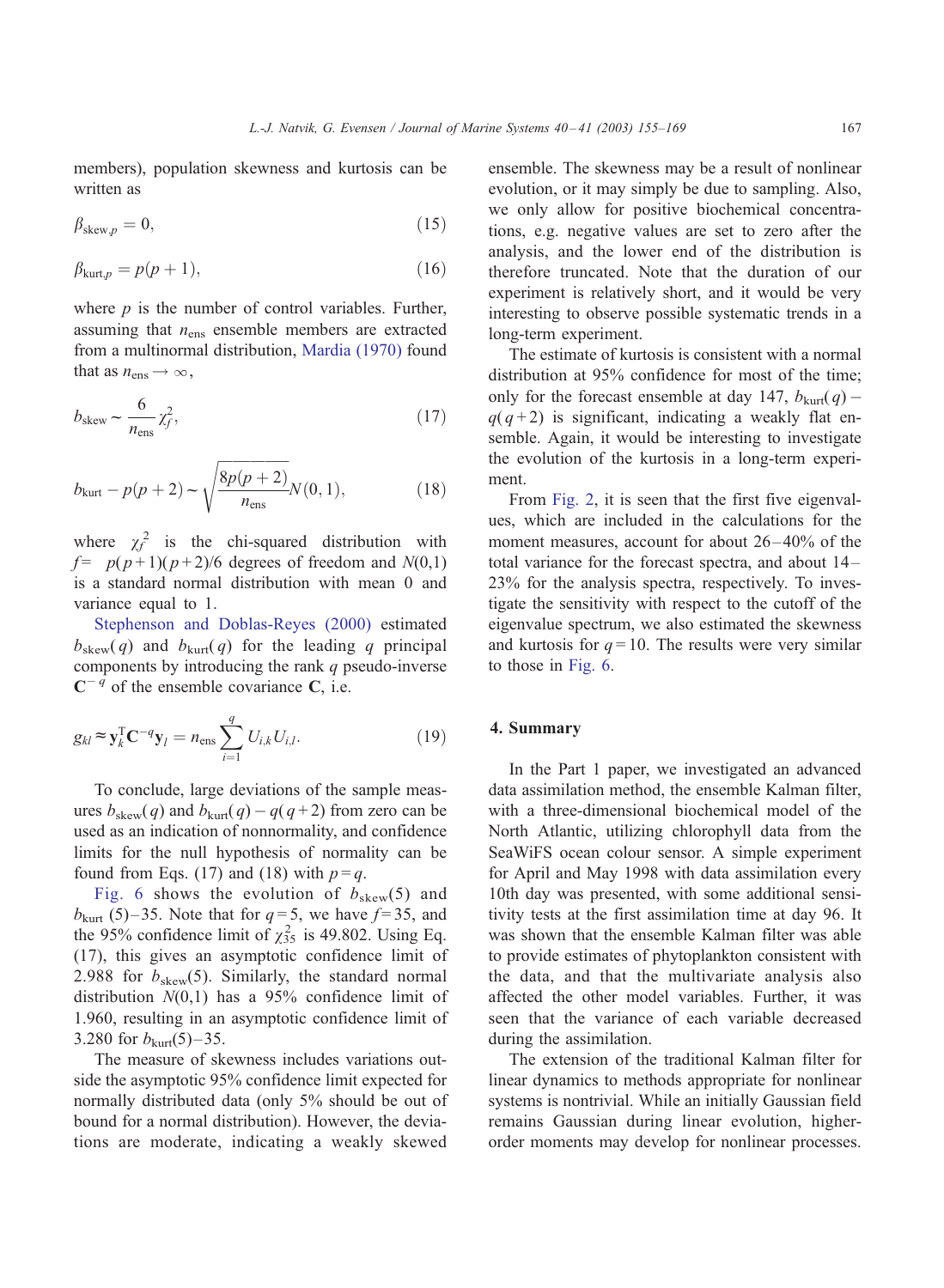<span id="page-13-0"></span>An important property of ensemble-based methods is that one can monitor various statistical properties. Any statistical information can be extracted from the ensemble, which means that one can test the validity of any hypothesis about the error statistics (see below).

One simple approach to monitor the evolution of the ensemble, is to use some kind of state vector average. For example, we calculated grid point averages for each variable in the surface layer, and plots of phytoplankton and nitrate were shown. As expected, the ensemble of averages spreads out during model integration, while it converges during an ensemble Kalman filter analysis (see [Fig. 1\)](#page-4-0). Further, the phytoplankton ensemble experiences a higher degree of convergence than the nitrate ensemble, which is expected since phytoplankton is the measured variable of the multivariate system. To conclude, some kind of state variable average may be a useful first approach for monitoring an ensemble. However, important information is probably lost by taking the mean, and more optimal methods should be used for a thorough analysis.

Multidimensional scaling (MDS) is a powerful method to interpret ensemble member distances in some reduced space. For Euclidean distances, the classical solution, which is given by plotting the  $q$ leading principal coordinates of the data matrix X, is optimal. The quality of the projection will be dependent on the dominance of the first  $q$  eigenvalues. In our two-dimensional projections, the two first eigenvalues accounted for about 13 –26% of the total variance for the forecast spectrums and about  $6 - 14\%$  for the analysis spectrums, which means that the projected distances are quite approximative. (However, one could increase the precicion by considering threedimensional projections, or by studying pairs or triples of principal coordinates.) As for the state variable averages, the principal coordinates experienced a divergence during model integration and a convergence during each ensemble Kalman filter analysis. In fact, the spread of the forecast ensemble increased throughout the experiment, which could indicate an unstable model. However, the experiment only included the early part of the spring bloom, which is the most unstable period of the year for the biochemical system. It should also be mentioned that by marking each member by a unique number, one can follow it throughout the simulation. Also, outliers can be identified and studied in detail.

Ensemble-based methods can provide information about any statistical moment. For example, multivariate estimates of skewness and kurtosis (flatness) can be found, and simple criteria exist to determine the relevance of these. Thus, one can evaluate the hypothesis of normally distributed data. In our experiment, the evolution of the skewness included variations outside the 95% confidence limit expected for a Gaussian ensemble. However, the deviations were not large, indicating weakly skewed data. The kurtosis was consistent with a Gaussian distribution at 95% confidence for most of the time, only the last forecast ensemble seemed to be weakly flat. To conclude, measures of ensemble skewness and kurtosis provide information about the third- and fourth-order moments of the ensemble, indicating the degree of nonnormality. Minimum variance estimators (or estimators assuming normally distributed errors) are commonly used to assimilate data into nonlinear ocean models, and monitoring the long-term evolution of skewness and kurtosis should be done routinely in order to verify that the hypothesis of Gaussian error fields is valid at all analysis times. For our biochemical model, where the moment measures indicated a weakly skew ensemble with flatness consistent with a normal distribution (but weakly flat at the final time), it should be appropriate to use the ensemble Kalman filter for the assimilation.

#### Acknowledgements

This work has been supported by the EC-MAST-III DIADEM project (MAS3-CT98-0167), by the Research Council of Norway through project 125793/ 410 and through a grant of computing time from the Norwegian Supercomputing Committee (TRU). The SeaWiFS data have been processed at the Joint Research Centre in Ispra, Italy.

#### References

- Anton, H., 1991. Elementary Linear Algebra, 6th ed. Wiley, New York.
- Bennett, A.F., 1992. Inverse Methods in Physical Oceanography. Cambridge Univ. Press, Cambridge. ISBN 0-521-38568-7.